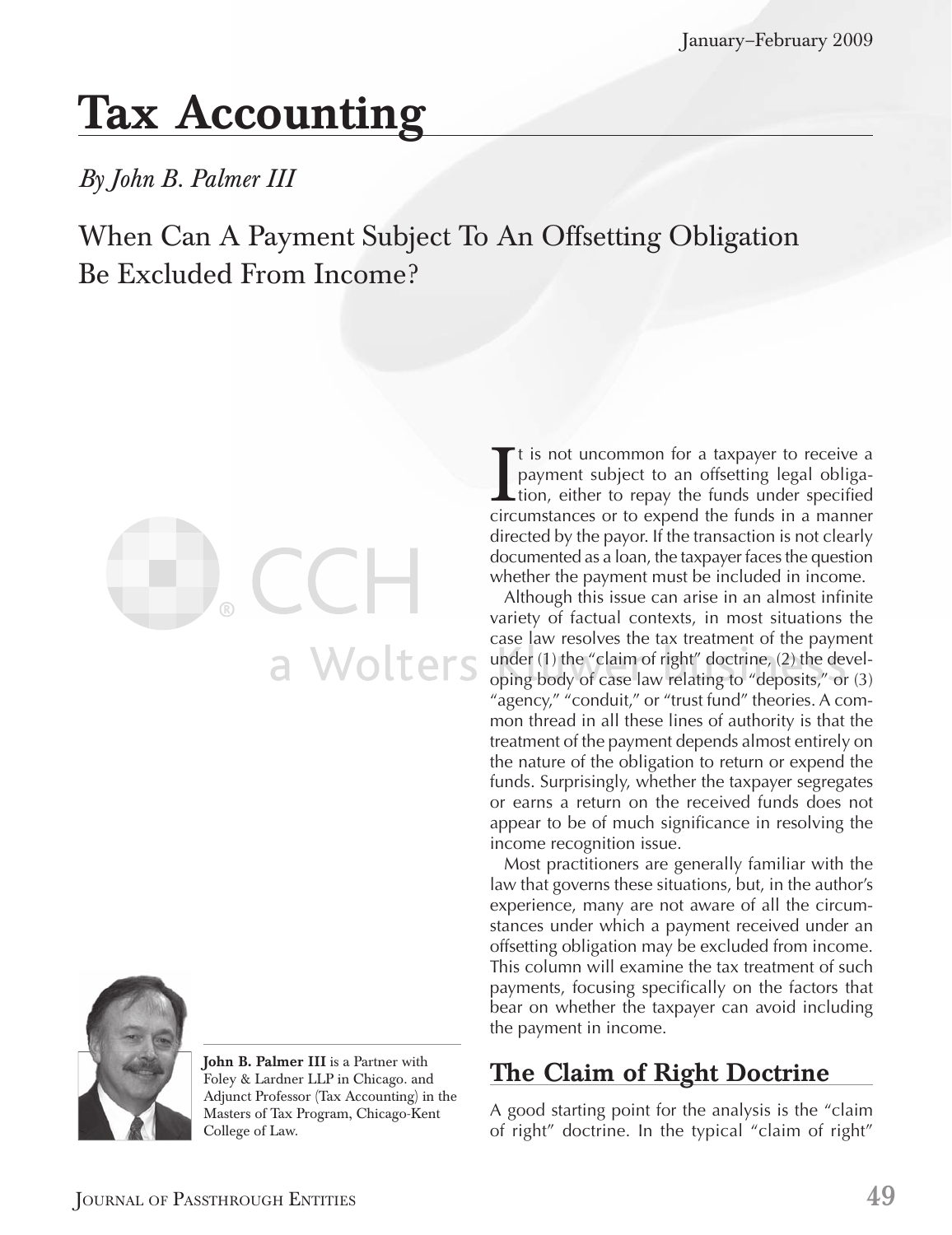case, the taxpayer receives a payment subject to a potential repayment obligation.<sup>1</sup> This obligation may be contingent as of the end of the year in which the payment is received (*e.g*., where the repayment is required only upon the occurrence of an event in a future year); or, it may be fixed at that time, but the taxpayer may not believe that the obligation exists or does not intend to honor the obligation.

The classic formulation of the "claim of right" doctrine holds that when a taxpayer receives a payment under a "claim of right and without restriction as to its disposition," it is required to include the payment in income in the year received, "even though it may still be claimed that he is not entitled to retain the money, and even though he may still be adjudged liable to restore its equivalent."<sup>2</sup> If the taxpayer returns the payment in a later tax year, it cannot amend the tax return for the earlier tax year for the purpose of changing the treatment of the item previously reported,<sup>3</sup> for that would violate the annual accounting period doctrine.<sup>4</sup> Instead, the taxpayer may be allowed to claim a deduction for the repayment in the later tax year.<sup>5</sup>

This formulation of the "claim of right" doctrine suggests that whether a taxpayer is required to report a payment has two components: whether the taxpayer has received the payment under a "claim of right," and whether there are "restrictions as to the disposition" of the received funds. In practice, however, the courts have focused primarily on one factor, namely, whether a fixed obligation to repay the funds exists and is acknowledged by the taxpayer as of the end of the tax year in which the funds are received. If the legal obligation to repay the funds is contingent on events occurring in a later tax year (*e.g*., the obligation to repay insurance commissions if a policy is not renewed), the taxpayer must include the payment in income in the year of receipt.6 Even if a fixed and legally binding obligation to return the payment technically exists at the end of the year in which the payment is received, the courts will ordinarily require the taxpayer to include the payment in income if he or she *acts* as the owner of the income (*e.g.*, where at year-end the taxpayer believes that he or she is entitled to keep the payment<sup>7</sup> or is aware of the obligation to return the payment but intends to ignore it<sup>8</sup> ). To paraphrase the classic *Glenshaw* definition of income,<sup>9</sup> acting as if one is entitled to retain a payment is sufficient "dominion" over the payment to regard it as an "accession to wealth" that is includible in income.

By contrast, if the taxpayer expressly acknowledges an existing and fixed obligation to repay an amount erroneously received and makes provisions for repayment prior to the end of the tax year in which the payment is received, the courts will usually allow the taxpayer to exclude the payment from income.10 In this situation, it does not appear to matter whether the taxpayer commingles the funds or is legally restricted in its use of the funds during the period between the date of receipt and the date of repayment. Effectively, a sufficient acknowledgment of the legal obligation to return the funds converts what would otherwise be income into a loan.

In summary, the "claim of right" cases establish that if a payment is received under an obligation to return the funds, the mere existence of that obligation is not sufficient to prevent the inclusion of a payment in income. Rather, unless the obligation is unconditional and the taxpayer affirmatively acknowledges the obligation and makes provision for its repayment before the end of the tax year in which the payment is received, the taxpayer will ordinarily be deemed to have received the payment under a "claim of right" and must include it in income. If the taxpayer does acknowledge the obligation and makes provision for payment in a timely manner, the fact that the taxpayer commingles and uses the received funds during the interval between receipt and repayment of the funds appears to be of no great importance.

#### **Income v. Deposits**

Recent years have witnessed considerable litigation over the question whether a payment is a nontaxable "deposit" or an advance payment that is includible in income. Conceptually, the "deposit" cases are a subset of the "claim of right" cases, in that they involve the receipt of a payment subject to the potential obligation to return the payment to the customer at a later date. What sets these cases apart from the typical "claim of right" case is that the taxpayer usually receives the payment from a customer under an agreement that allows any unrefunded portion of the payment to be applied to income earned by the taxpayer under certain circumstances. This factor causes the payment to resemble taxable prepaid income and, not surprisingly, that is the view often taken by the IRS.

As most practitioners are aware, the tax treatment of this kind of deposit<sup>11</sup> was settled in *Indianapolis Power and Light Co.*12 In that case, an electric utility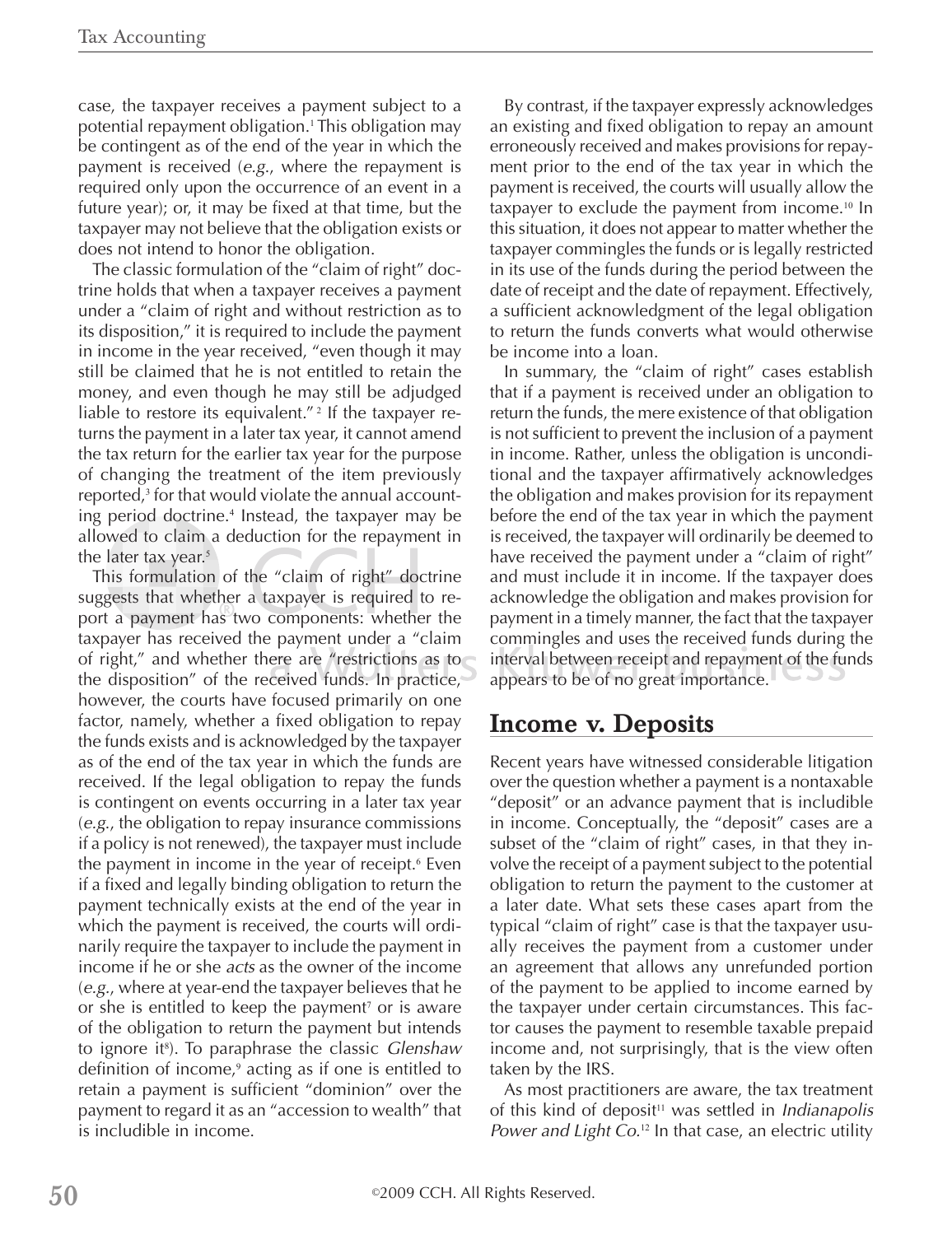(IPL) required certain customers to make deposits "to insure prompt payment" of future utility bills. IPL commingled these payments with its other funds, but agreed to refund a customer's payment prior to the termination of service if the customer demonstrated acceptable credit. The refund was usually paid in cash or by check, but the customer could choose to have the deposit applied to future utility bills.

The Court ruled that in determining whether the deposits were includible in income, the critical factor is "whether the taxpayer has some guarantee that he will be allowed to keep the money."<sup>13</sup> If the taxpayer can assure itself of the right to retain the payment, then, according to the Court, the payment is income; but, if control over the return of the funds resides in the customer, the deposit is more like a loan than an advance payment and will be treated as such.

The Court went on to say that if a deposit meets the *Indianapolis Power* test for exclusion from income, the fact that the taxpayer commingles the funds with other assets, or earns a return on those deposits, is irrelevant to the income tax treatment of the deposit.14 That stands to reason, for if the taxpayer is under an obligation to refund the payment, then the taxpayer's interim ability to use and invest the proceeds should be vested with no greater significance than a borrower's use or investment of loan proceeds prior to repayment.<sup>15</sup>

The Court also indicated that the customer's right to apply the payment to future utility bills, by itself, had no bearing on the treatment of the deposit in the year of receipt, because the customer was under no compulsion to do so. It is, according to the Court, "that element of choice that distinguishes an advance payment from a loan."16 The Court elaborated:

The individual who makes an advance payment retains no right to insist upon the return of the funds; so long as the recipient fulfills the terms of the bargain, the money is its to keep. The customer who submits a deposit to the utility . . . retains the right to insist upon repayment in cash; he may choose to apply the money to the purchase of electricity, but he assumes no obligation to do so, and the utility therefore acquires no unfettered 'dominion' over the money at the time of receipt.<sup>17</sup>

In other words, the customer's right to apply the deposit to the payment of future utility bills was not materially different than his or her right to demand the refund in cash and use the proceeds to pay such utility bills.

*Indianapolis Power* thus established that whether a payment received by a taxpayer is a nontaxable deposit or prepaid income turns on whether the taxpayer has control over the right to retain the funds.<sup>18</sup> The deposits at issue in the case met the Court's test for excluding a payment from income, because the customer, rather than the taxpayer, controlled whether the deposit was refunded or applied to the payment of utility bills. In the Court's words, "[s]o long as the customer fulfills his legal obligation to make timely payments, his deposit ultimately is to be refunded, and both the timing and method of that refund are largely within the control of the customer."<sup>19</sup>

*Indianapolis Power* was a watershed, not just because it established that customer deposits may be excluded from income, but also because it opened the door for the exclusion of other kinds of payments as well. Cases decided after *Indianapolis Power*<sup>20</sup> suggest that *any* payment will be excludible from income, regardless of what it is called, if the taxpayer has an obligation to return the payment that satisfies the *Indianapolis Power* standard.<sup>21</sup>

An example of the reach of *Indianapolis Power* is *Houston Industries Inc*. <sup>22</sup> There, a public utility charged its customers for fuel costs based on a fixed charge per kilowatt hour, subject to an obligation (imposed by a regulatory authority) to compensate its customers, with interest, to the extent the charges exceeded actual fuel costs. The taxpayer recorded overrecoveries of fuel costs, as well as underrecoveries and interest, in a deferred credit book account and ultimately refunded the balance in that account through credits to the bills of its customers in 1984 and by check in 1985. The Government argued that the overrecoveries were contingent upon the existence of sufficient underrecoveries to absorb them, but the court, relying on *Indianapolis Power*, ruled that the overrecoveries were not income, because the taxpayer had a statutory obligation to offset these amounts against later underrecoveries or to refund the balance to its customers.<sup>23</sup> The fact that the amounts at issue were billed to the taxpayer's customers in the same manner as other utility charges and were not called "deposits" had no bearing on the decision.

One of the critical issues emerging from *Indianapolis Power* is the nature of the taxpayer's obligation that is required to avoid inclusion of a payment in income. The first and somewhat obvious point to note here is that the taxpayer's obligation to refund a payment must not be contingent if the taxpayer is to avoid taxation on receipt of the payment. If there is a set of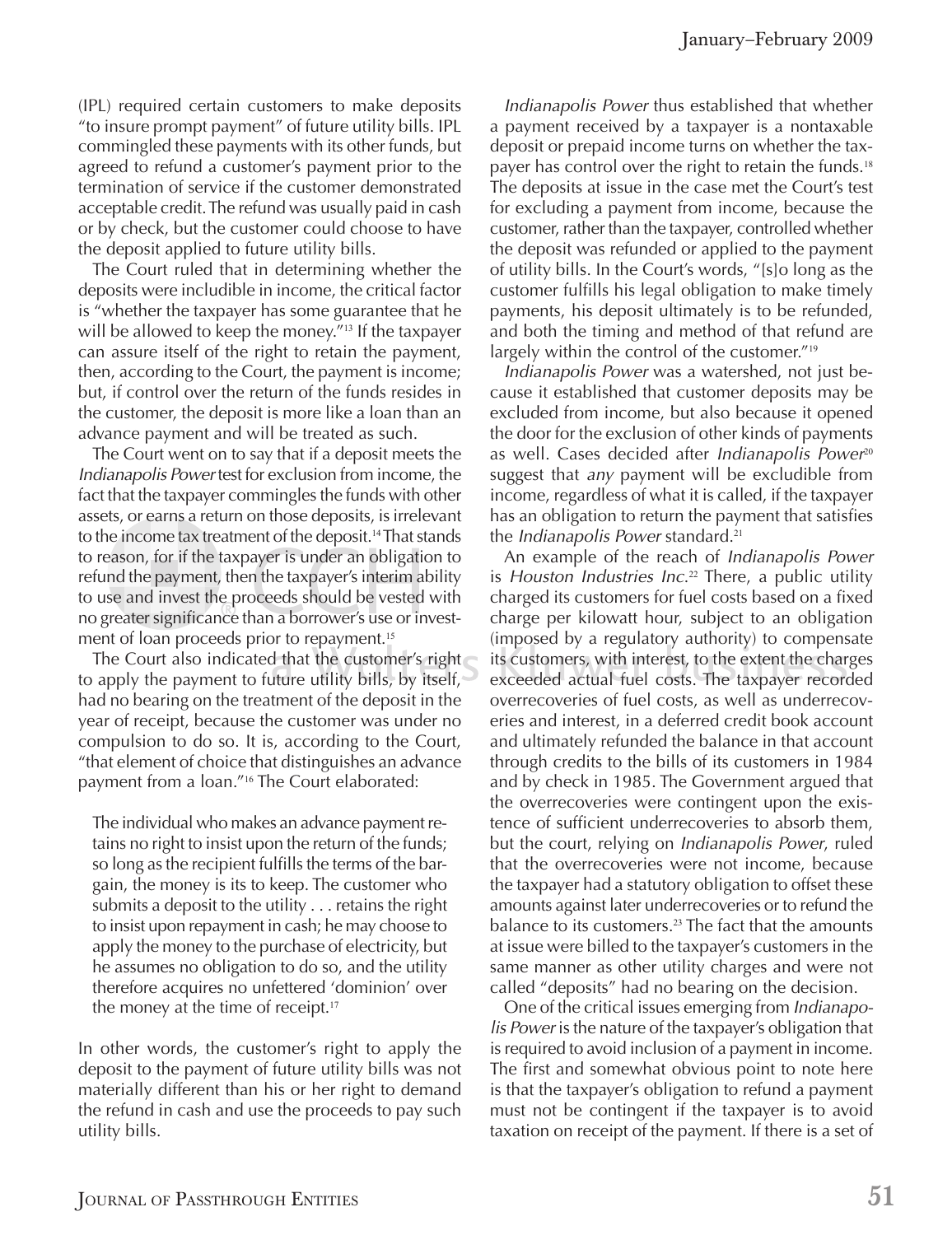circumstances under which the taxpayer can retain the funds (other than the customer's independent decision to apply the funds to the payment of income), *Indianapolis Power* cannot shield the taxpayer from the claim of right doctrine. For example, in *Continental Illinois Corporation*, <sup>24</sup> the taxpayer received interest payments under a floating rate loan, but agreed that at maturity it would refund any interest received in excess of a stated cap. The Seventh Circuit refused to apply *Indianapolis Power* to any interest in excess of the cap that the taxpayer collected prior to maturity, because the taxpayer's obligation to refund that interest was contingent.

A second point to make about *Indianapolis Power* is that it makes the exclusion of a payment from income depend on whether the customer is granted a right to receive a refund "in cash." The obligation to refund the upfront payment in cash was, in the Court's view, the thing that distinguishes an advance payment of income from a nontaxable deposit.<sup>25</sup> It follows from *Indianapolis Power* that a payment that is refundable solely by credits against payments required to be made under a contract cannot escape current taxation.<sup>26</sup>

In *Kansas City Southern Industries,*<sup>27</sup> however, the taxpayer escaped taxation on upfront payments that were effectively used to offset contract payments. In that case, the taxpayer, a railroad, agreed with various shippers to construct "sidetracks" to the shippers' industrial facilities under agreements that required the shipper to deposit the construction costs with the taxpayer. The agreements required the taxpayer to refund the construction costs to the shippers over a period of time in installments, with each payment calculated on the basis of the number of railcars originating on or destined to the sidetrack, multiplied by a fixed dollar amount. While the opinion is not entirely clear, it appears that the taxpayer made these refunds in cash; however, their effect was to provide a discount on shipping services purchased from the taxpayer. To underscore the connection between the refunds and the purchase of services from the taxpayer, the agreement provided that if the shipper failed to carry on business at the plant for three consecutive months in any 12-month period, or if it sold its business, then the taxpayer had the right to terminate its obligation to refund construction costs.

On these facts, the Tax Court held that the upfront payments received by the taxpayer from the shippers were nontaxable deposits. Relying on *Indianapolis Power,* the court rejected the IRS's argument that the taxpayer's right to retain the payment upon the shipper's discontinuation or sale of its business at the

location amounted to "some guarantee" that it could keep the money. In the court's view, whether the taxpayer could retain the upfront payment depended entirely on whether the shipper continued to use the taxpayer's services, which was, in the court's view, entirely in the shipper's control.<sup>28</sup>

*Kansas City Southern* suggests that if a taxpayer has a properly documented contractual right to "earn" a deposit (*e.g.,* through the performance of services), it can avoid triggering the inclusion of the deposit in income in the year of receipt. Suppose, for example, that a customer makes an upfront payment to the taxpayer under a long-term agreement for services that is terminable at any time by the customer but requires the taxpayer to refund only a proportionate part of the upfront payment upon termination. Does taxpayer's right to earn the payment over time undermine its argument that the upfront payment is a mere deposit, rather than an advance payment of income? Or, does the customer's right to terminate the contract unilaterally at any time satisfy the *Indianapolis Power* test as to the portion of the deposit that would be refunded upon such termination?

Although the Court in *Indianapolis Power* made a point of emphasizing that customers who established good credit with the taxpayer had the right to receive full refunds of their deposits without regard to whether they continued to purchase utility services from the taxpayer, $29$  the opinion seems to imply that other arrangements could pass muster under the *Indianapolis Power* test. If the customer has the right to receive a cash refund upon the termination of the contract, then the customer's unilateral right to terminate the contract should be sufficient to cause the portion of the upfront payment that is refundable upon termination to be excludible from income.

At least one court has addressed this issue and agrees with this conclusion. In *Highland Farms, Inc.,*<sup>30</sup> an accrual method operator of a continuing care residential retirement community charged new residents "entry fees." Each new resident was granted the unilateral right to terminate his or her rental contract, and if the contract were terminated (or the resident died) within five years, the taxpayer was required to refund a portion of the entry fee. The IRS argued that the entry fees were prepaid rent and required the taxpayer to include them in income in the year of receipt. The court saw it differently, however. Relying on *Indianapolis Power*, the court held that the entry fees were mere deposits, not includible in income in the year received, and that only the nonrefundable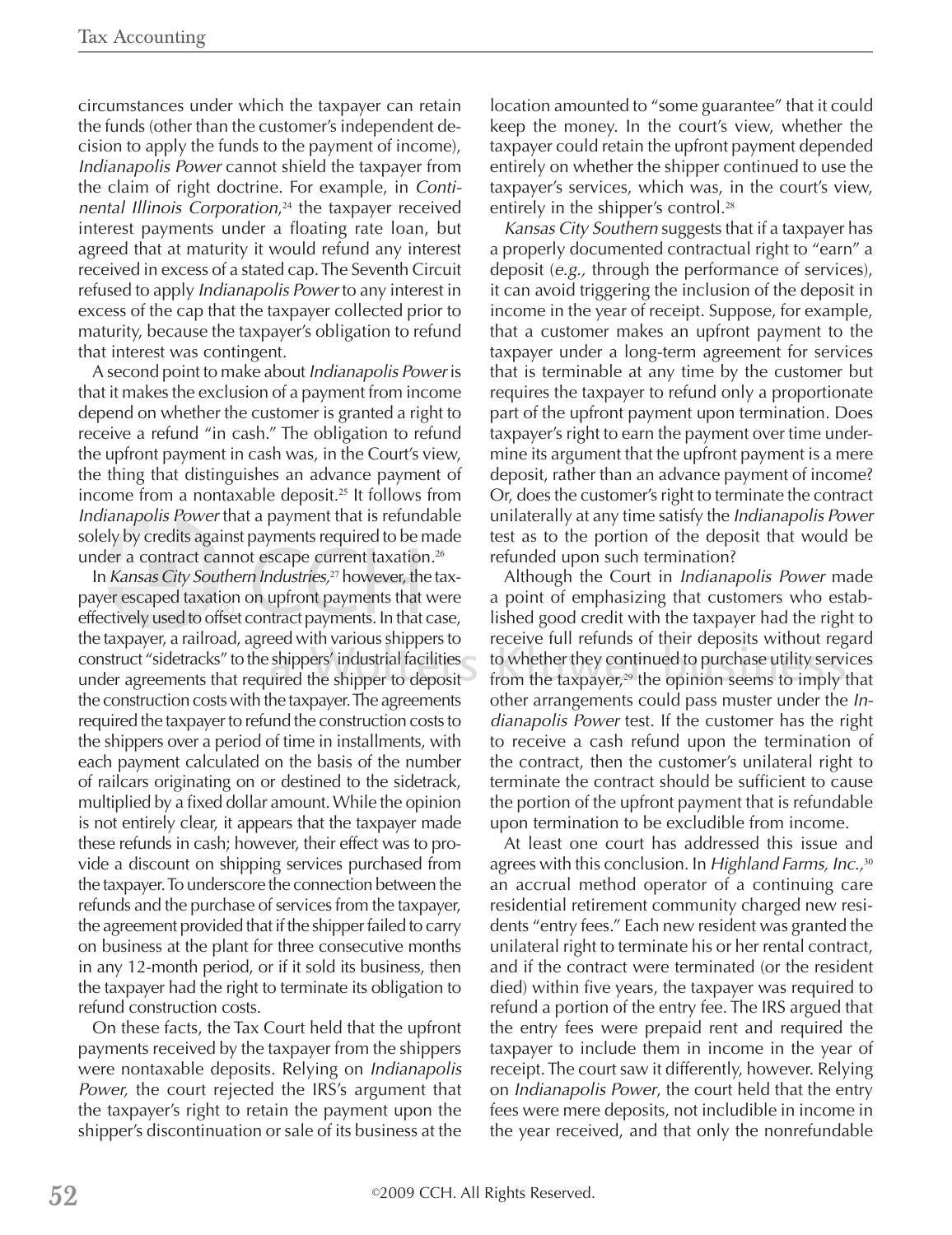or nonforfeitable amount was includible in income each year. It also ruled that the IRS's attempt to invoke Code Sec.  $446(b)^{31}$  was an abuse of discretion.<sup>32</sup>

*Highland Farms* and *Kansas City Southern* suggest that *Indianapolis Power* may provide a reliable basis for circumventing authorities requiring accrual method taxpayers to include advance payments for services, *etc.*, in income in the year received.<sup>33</sup> That is, if a contract provides for a prepayment but permits the customer to terminate the contract at will during its term with proportionate refunding of the prepayment, the taxpayer's lack of control of the refund supports the conclusion that the upfront payment is not income until the year it becomes nonforfeitable.

In summary, the *Indianapolis Power* line of cases permits a taxpayer to exclude a payment received from a customer from income if the taxpayer has an unconditional contractual, statutory or regulatory obligation to refund the payment in cash and lacks the power to defeat the obligation. Whether the taxpayer segregates the funds or earns a return from the investment of such funds is not significant.

## **Agency, Conduit and Trust Fund Theories**

What if a taxpayer receives a payment under an obligation not to return the payment to the payor, but rather, to expend the funds for the benefit of the payor? Suppose, for example, that the seller of a building induces the taxpayer to enter into a long-term lease of a building from the prospective purchaser for above market rentals by paying the taxpayer a lump sum amount having a present value equal to the above market rentals. Does the taxpayer's obligation to make above market rental payments provide a basis for excluding the up front payment from income?

Taxpayers have employed "agency" and "conduit" theories to address similar questions, with some degree of success. Under these theories, a taxpayer can make a case for excluding a payment from income by showing either that it received the payment as agent for a third party and under an obligation to forward the payment to such third party,<sup>34</sup> or that it was a mere intermediary to facilitate a payment by the payor to the third party.<sup>35</sup> For example, the IRS has ruled that a university faculty member who receives fees (*e.g*., from a court) for services provided to indigent clients under a university sponsored program and is obligated to turn such fees over to the university can exclude the payments from income.<sup>36</sup>

Similarly, taxpayers have successfully avoided income recognition from payments that are intended to reimburse them for expenses incurred in an activity conducted on behalf of the payor, even in situations where the taxpayer was not employed by the payor.<sup>37</sup> For example, in Rev. Rul. 77-279<sup>38</sup> and Rev. Rul.  $77-280$ ,<sup>39</sup> the IRS ruled that expense reimbursement payments received by foster care and day care providers from program sponsors were excludible from income to the extent the payments did not exceed the expenses incurred by the provider.<sup>40</sup>

The agency and conduit theories, however, have an important limitation, namely, that neither appears to accommodate the situation where the taxpayer is permitted to use and even invest the received payment pending the expenditure of the funds. Consequently, the above authorities are unlikely to be helpful in a wide variety of situations (including the one described above).

For this situation, however, there is yet another line of helpful authorities, the so-called "trust fund" cases. Borrowing from the well-established rule that payments received by a trustee solely and expressly for the benefit of another are not income to the trustee in his individual capacity,<sup>41</sup> the "trust fund" doctrine allows a taxpayer to exclude a payment received from another party from income provided the arrangements satisfy conditions that, it turns out, are remarkably similar to those prescribed by *Indianapolis Power*.

The leading case is *Seven-Up Co.*, <sup>42</sup> which was decided well before *Indianapolis Power*. In that case, participating bottlers of 7-Up paid money to the taxpayer, the manufacturer of 7-Up extract, "for purposes of advertising" the 7-Up beverage. The taxpayer placed the advertising funds received from the bottlers in one or more regular operating accounts, thereby commingling the advertising funds with its own operating funds, but it accounted for the advertising funds separately on its books in a special liability account. No individual bottler retained any right to the funds it contributed, so that when a bottler's franchise was sold or canceled, all amounts previously contributed to the advertising fund by the bottler were retained by the taxpayer for advertising. However, the taxpayer did, in fact, honor its obligation to spend all the received funds for advertising. Although the advertising benefited the taxpayer by improving its sales of extract, the court found that the all parties understood that the advertising was conducted for the benefit of the bottlers.

On these facts, the Tax Court held that the funds received by the taxpayer "constituted a trust fund"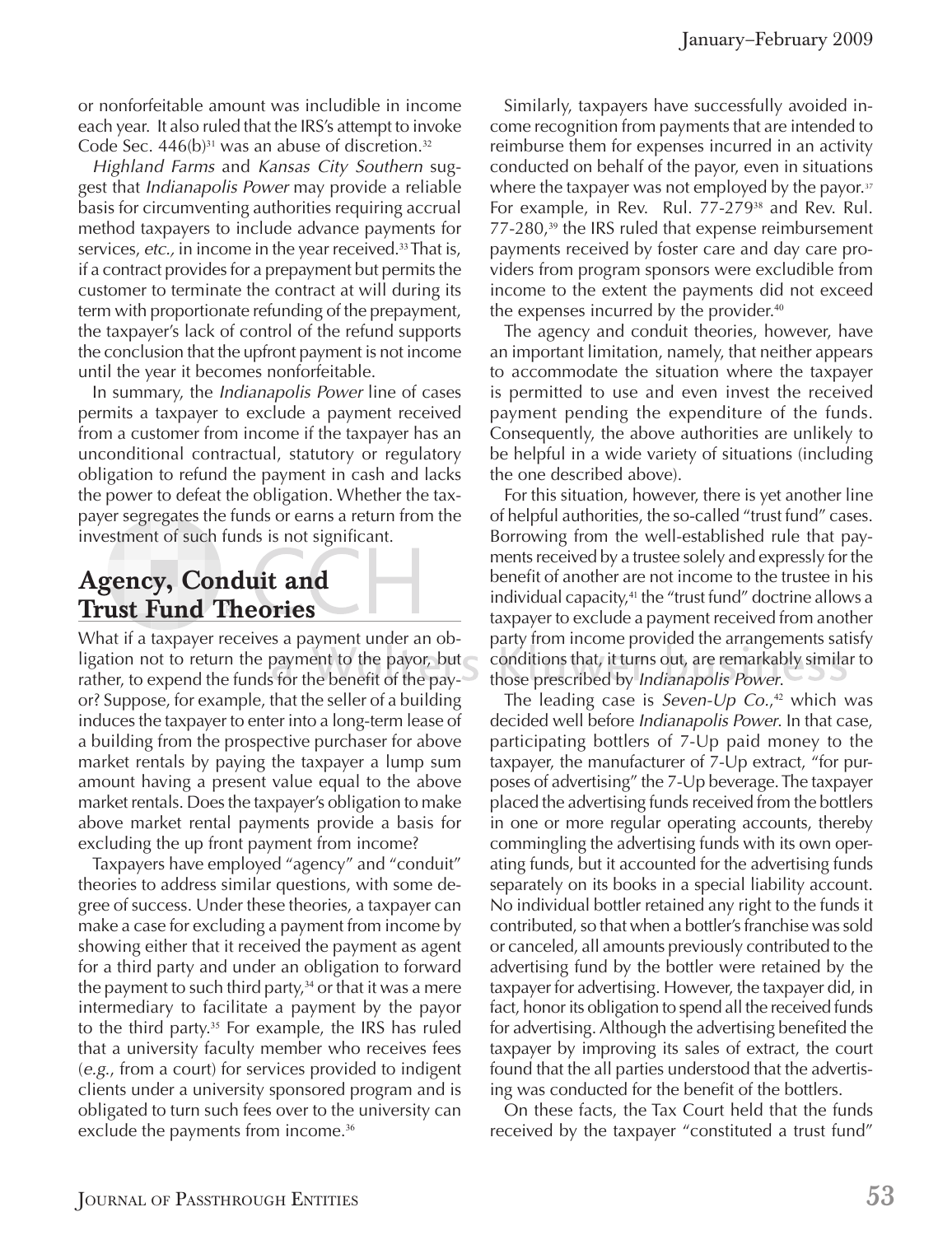for "advertising purposes" and were not includible in Seven-Up's gross income. The taxpayer's unconditional written obligation to use all of the received funds for advertising, its accounting for the advertising funds as a liability on its books and the fact that the taxpayer honored its obligation to spend all the received funds for advertising for the benefit of the bottlers were critical to the court's determination.

Significantly, the court rejected the Government's contention that the commingling of funds destroyed the identity of the trust, based on the fact that the taxpayer had sufficient cash and securities on hand to satisfy its obligations to purchase advertising and that "its books showed precisely the amounts contributed and unexpended."43 It noted that:

As custodian of the funds and agent for the bottlers, petitioner was obligated to expend them for national advertising and any diversion for corporate or other purposes might be enjoined by the bottlers by a suit in equity.<sup>44</sup>

*Seven-Up* thus established that if a taxpayer receives a payment under a binding legal obligation to expend the amount received for the benefit of the payor, the taxpayer is deemed to hold the payment "in trust" and is not required to include the payment in income.<sup>45</sup> Significantly, the "trust fund" doctrine can apply even if the arrangement does not constitute a trust under state law.<sup>46</sup>

In order to avail itself of the "trust fund" doctrine, it appears that a taxpayer must satisfy only two requirements. First, the taxpayer must show that it has a legally enforceable obligation to pay the amount received for a specified purpose.<sup>47</sup> In a number of cases, taxpayers have proven the enforceability of their promises to spend the money received for the specified purposes by presenting evidence of a binding written contract.<sup>48</sup> However, a case can be made that even a written contract is not required, if the taxpayer can otherwise demonstrate the existence of a binding obligation. For example, in *Ford Dealers Advertising Fund, Inc.*, <sup>49</sup> the taxpayer, a special purpose corporation formed for the purpose of facilitating advertising for Ford dealers, was permitted to exclude from income recognition payments received from Ford Motor Co. in the absence of a written agreement with Ford as to the disposition of the funds received, where there was testimony at trial that amounts paid by Ford were supposed to be spent on advertising for the benefit of the dealers.<sup>50</sup>

Although in many of the trust fund cases, the payor was the person who possessed the right to enforce the taxpayer's promise, the "trust fund" doctrine can apply where another person has that right. In *Illinois Power Co.*,<sup>51</sup> the Illinois Commerce Commission (ICC) ordered the taxpayer to increase its electricity rates for certain commercial customers to encourage conservation. From the time the order was issued, the ICC made clear that the taxpayer would not be allowed to keep the additional money it collected from its customers under this directive, but the ICC failed to specify the precise manner in which Illinois Power would be required to disgorge the money, or when, to whom or with what interest. In 1979, the Commission decided that the money would be disbursed in the form of a credit on the utility bills of all of the taxpayer's customers (*i.e.,* not just the commercial customers from which the payments were originally collected). The Seventh Circuit held that under these facts, the increased charges were not includible in the taxpayer's gross income, because the taxpayer was only a "custodian" of the funds with no beneficial interest therein.<sup>52</sup>

The second requirement of the "trust fund" doctrine is that the taxpayer must be obligated to spend the received funds for the benefit of someone other than the taxpayer. In most of the "trust fund" cases, the intended beneficiary was the payor or group of payors. For example, in many of the cases, the taxpayers were required to spend the received funds for the advertising and promotion of products sold by the payors.<sup>53</sup> Similarly, in *Broadcast Measurement Bureau, Inc.*, 54 the court held that fees received from subscribers for the purpose of funding the cost of compiling and distributing nationwide surveys measuring radio station and network audiences for the benefit of subscribers were excludible from income.

However, just as a settlor of a trust is not required to name himself as beneficiary, the "trust fund" cases do not appear to be limited to situations where the taxpayer is required to spend the received payment for the benefit of the payor. For example, in the *Ford Dealers Advertising Fund case mentioned earlier,*<sup>55</sup> the taxpayer was allowed to exclude from income funds received from Ford Motor Co. (in addition to the funds received from its dealers) to provide for advertising that, according to the court, was intended to benefit the dealers, not Ford itself.

Another example of this is *Illinois Power Co.*<sup>56</sup> As noted earlier, in that case, the ICC ordered the taxpayer to increase its electricity rates for certain commercial customers to encourage conservation.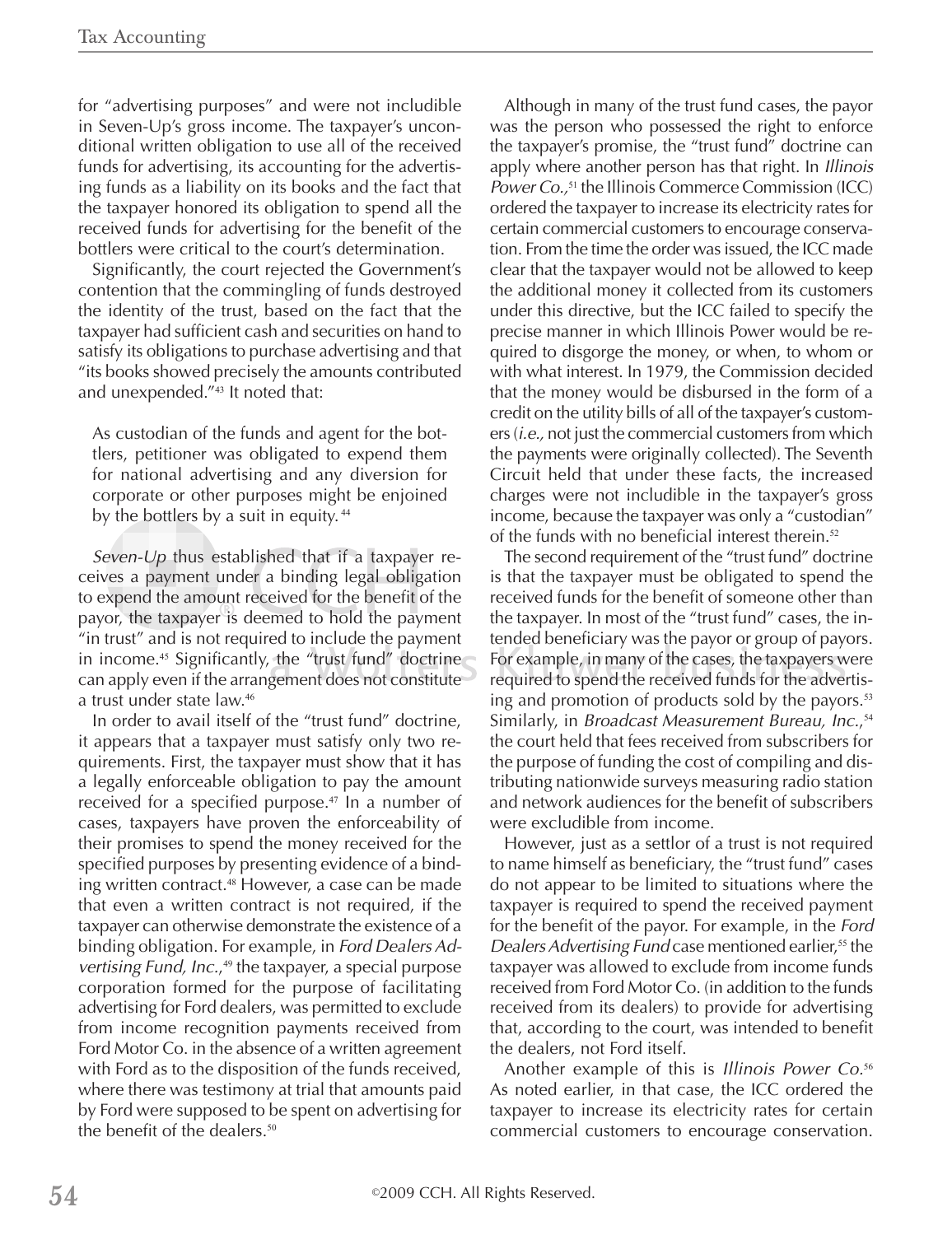At the time the additional revenues were collected, neither the ICC, the taxpayer, nor the payors knew to whom (or for what) the additional collected amounts would be paid and ultimately the collected funds were paid to all Illinois customers (not just the commercial customers from whom the funds were collected). The court allowed the taxpayer to exclude the additional revenues from income, stating:

When a company collects sales tax as the government's agent, the money does not go to the customers who made the purchases on which the tax was levied. And the settlor and the trustee of a trust are not the same persons as the beneficiaries.  $\ldots$ 

And we cannot see what difference it makes that the refunds here were to a class of customers some or many members of which may have been different individuals from those who paid the higher rates ordered by the Commission.<sup>57</sup>

Consistent with *Indianapolis Power*, the "trust fund" doctrine does not apply if the terms on which the taxpayer receives the funds permit the taxpayer to retain all or a portion of the payment.<sup>58</sup> This means that the agreement under which the funds are received must require the taxpayer to spend all of the received funds for the specified purposes or obligate the taxpayer to return any unexpended funds to the payor.

For example, in *Broadcast Measurement Bureau,<sup>59</sup>* the taxpayer collected subscription fees for the purpose of compiling and distributing a nationwide survey measuring radio station and network audiences according to a uniform standard. The court analyzed the subscription contracts and the taxpayer's performance under the contracts, finding that (1) the contracts called for a single study, (2) use of the fees other than for a corporate purpose would be a violation of the contracts, and (3) the taxpayer was required to return any excess fees to its members, either by refund or by a credit against the cost of future studies. Based on these findings, the court concluded that "it was settled from the outset that [the taxpayer] would receive no gain" and held that the taxpayer was allowed to exclude the subscription fees from income.<sup>60</sup>

Similar to *Broadcast Measurement* are the advertising fund cases. In each of these cases, the court's determination that payments received were excludable from income was based on the court's finding that (1) the use of the funds was restricted by contract to advertising and promoting products "and necessary corporate expenses incident thereto," (2) any funds left upon the dissolution of the taxpayer were required to be utilized for the same purpose, and (3) the taxpayer was not permitted to receive any "compensation for handling the funds."<sup>61</sup>

These cases stand in contrast to *Krim-Ko Corp*. 62 There, a manufacturer of chocolate syrup and its distributors engaged in an advertising program pursuant to which the distributors paid the taxpayer a certain amount per gallon of syrup, and, in return, the taxpayer furnished "advertising features and sales promotion services." Although the taxpayer maintained separate records for each customer's contribution to the advertising pool, the agreements did not expressly require the taxpayer to expend all the funds on advertising or to return any unexpended funds to the distributors. Not surprisingly, the Tax Court refused to characterize the arrangement as a "trust," finding instead that "Krim-Ko, as an adjunct to its principal business, had undertaken to sell special advertising material and services to its customers."63 Based on this determination, the court required the taxpayer to include the payments made to the advertising fund in income.<sup>64</sup>

The restriction on the taxpayer's right to benefit from the "trust fund" does not preclude the taxpayer from receiving incidental financial benefits from the payment. On the contrary, the cases allowing taxpayers to exclude payments received from income under the "trust fund" doctrine have explicitly or implicitly permitted the recipient of a payment to benefit incidentally in three ways.

First, the case law makes clear that the taxpayer may commingle the funds received with other funds belonging to the taxpayer. Consequently, prior to spending the funds for the prescribed purpose, it appears that the taxpayer is allowed to use the funds (and even retain the earnings from the temporary investment of the funds) without forfeiting the right to exclude the payment from income, as long as the taxpayer spends an amount equal to the total amount received for the specified purpose.<sup>65</sup>

Second, in at least one instance, a court allowed the taxpayer to avoid taxation on funds used to cover overhead expenses.<sup>66</sup>

Third, the case law implicitly permits the taxpayer's business to benefit indirectly from the specified expenditures, as long as that benefit is incidental to the purpose of the expenditure. In *Seven-Up*, for example,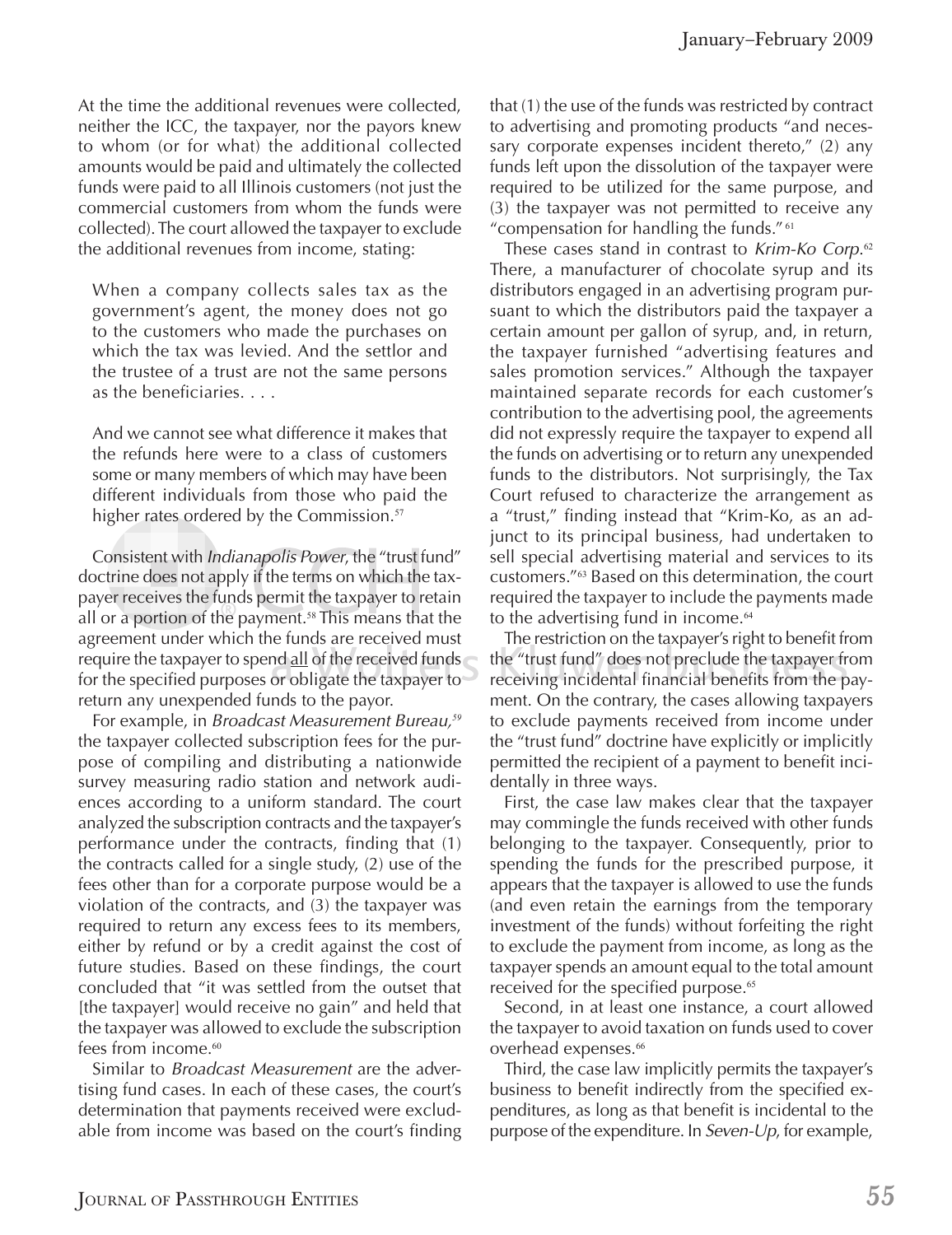the taxpayer was permitted to avoid taxation of payments devoted to advertising, even though the taxpayer indirectly benefited from the advertising (in the form of an increase in the volume of extract sold).<sup>67</sup>

## **Conclusion**

While the "claim of right" doctrine, the deposit cases, and the agency, conduit and trust fund

- <sup>1</sup> The "claim of right" doctrine has also been invoked where an accrual method taxpayer properly accrues an item of unpaid income that may be forfeited in a later year. *See, e.g., Brown v. Helvering*, SCt, 291 US 192 (1934) (insurance commissions returnable upon the cancellation of the insurance policies); and *Barker v. McGruder*, CA-DC, 38-1 USTC ¶9052 , 95 F2d 122 (usurious interest).
- 2 *See North American Oil Consolidated v. Burnet*, SCt, 3 USTC ¶943, 286 US 417, 424, 53 SCt 613 (1932).
- *See E.R. Lewis,* SCt, 51-1 USTC ¶9211, 340 US 590, 71 SCt 522 (reversing a lower court that permitted the taxpayer to amend his tax return for a prior year in order to exclude from income an erroneously paid, but previously reported, bonus that was received under a "mistake of fact."
- 4 One of the cornerstones of federal income tax law, the annual accounting period doctrine holds that a tax return for a tax year cannot be amended to change the treatment of an item based on an event occurring in a later year. *See Burnet v. Sanford & Brooks Co.,* SCt, 2 USTC ¶636, 282 US 359, 365, 51 SCt 150 (1931) (annual accounting period is a practical necessity stemming from the need of the Government to collect taxes at regular intervals based on events occurring within each interval).
- 5 *See, e.g., North American Oil Consolidated v. Burnet, supra*, at 424 ("If in 1922 the Government had prevailed, and the company had been obliged to refund the profits received in 1917, it would have been entitled to a deduction from the profits of 1922, not from those of any earlier year"); and *Nordberg v. Commissioner,* 79 T.C. 655, 665 (1982), *aff'd in unpublished opinion*, 720 F.2d 658 (1st Cir. 1983) ("where the taxpayer is required to repay some or all of the money in a later year, a deduction may then be available to him in the later year to
- the extent permitted by law"). 6 *See, e.g., Brown v. Helvering*, *supra* note 1; *Barker v. McGruder, supra* note 1.
- 7 An example of this is *E.R. Lewis, supra* note 3, where the taxpayer received an erroneously calculated bonus. Even though Lewis never possessed the legal right to retain the bonus (and was ultimately forced to return

it), he was required to include the bonus in income in the year of receipt.

**ENDNOTES**

- 8 The claim of right doctrine requires a taxpayer to include embezzled funds in income despite the known existence of an absolute obligation to repay the funds. *See E.C. James,* SCt, 61-1 USTC ¶9449, 366 US 213, 219, 81 SCt 1052 (claim of right doctrine applies when "a taxpayer acquires earnings, lawfully or unlawfully, without the consensual recognition, express or implied, of an obligation to repay and
- without restriction as to their disposition").<br>See Glenshaw Glass Co., SCt, 55-1 USTC ¶9308, 348 US 426, 431, 75 SCt 473 (taxpayers are required to include in income "all accessions to wealth clearly realized, and over which the taxpayers have complete dominion").
- 10 *See*, *e.g., R.D. Merrill,* CA-9, 54-1 USTC ¶9275, 211 F2d 297, *Bates Motor Transport Lines, Inc.,* CA-7, 52-2 USTC ¶9564, 200 F2d 20; and *Smarthealth, Inc*., 81 TCM 1777, Dec. 54,374(M), TC Memo. 2001-145. The cases vary on the nature of the acknowledgment that is required. For example, cases involving embezzlement seem to require a stronger acknowledgment of liability than other cases. *Compare W. Buff,* CA-2, 74-1 USTC 19353, 496 F2d 847 (affidavit of confession of judgment and agreement to repay out of wages not enough), with *J.W. Gaddy,* 38 TC 943, Dec. 25,673 (1962) *aff'd in part, rem'd in part,* CA-5, 65-1 USTC ¶9342, 344 F2d 460 (evidence that both parties recognized obligation to repay was good enough); and *Smarthealth, Inc.* (no income recognized where taxpayer adjusted customer account balances prior to year end
- without informing customers).<br><sup>11</sup> It has been long-settled that deposits to secure the performance of non-income producing covenants (e.g., a security deposit in a lease) are excludible from income. *See e.g., Warren Service Corp.,* CA-2, 40-1 USTC ¶9333, 110 F2d 723.
- 12 *Indianapolis Power and Light Co.,* SCt, 90-1 USTC ¶50,007, 493 US 203, 110 SCt 589.
- 13 *Id.* at 210.
- 14 *Id.* at 209-210.
- 15 See also *Oak Industries, Inc.,* 96 TC 559, 577, Dec. 47,262 (1991); *Kansas City Southern Industries, Inc.,* 98 TC 242, Dec.

authorities all deal with different situations, they have as a common premise the notion that a payment cannot be income if the taxpayer does not have the power to control whether it will retain the payment. Where the taxpayer lacks such power, its ability to invest or use the proceeds in the period between the receipt and refund (or expenditure) of the funds has very little bearing on the tax treatment of the payment.

48,051 (1992), *nonacq.* 1994-2 CB 1.

<sup>16</sup> *Indianapolis Power and Light Co., supra* note 12*,* 493 US at 212.

17 *Id.*

- <sup>18</sup> *See also Oak Industries, Inc., supra* note 15, at 571-577 (payments to secure future payment of subscription fees to over-the-air subscription television operator were deposits; right to apply payments against unpaid subscription fees at disconnect did not give taxpayer
- "complete dominion" over the funds). 19 *Indianapolis Power and Light Co.,supra* note 12*,* 493 US at 209.
- 20 *See, e.g., Houston Industries Inc.*, CA-FC, 97-2 USTC ¶50,651, 125 F3d 1442; *Cinergy Corp*., FedCl, 2003-1 USTC ¶50,302, 55 FedCl 489; *Florida Progress Corp.,* 114 TC 587, Dec. 53,937 (2000), *aff'd per curiam*, CA-11, 2003-2 USTC ¶50,694, 348 F3d 954; *Highland Farms, Inc.*, 106 TC 237, Dec. 51,296 (1996); *Kansas City Southern Industries, Inc.,* 98 TC 242, Dec. 48,051 (1992), *nonacq.* 1994-2 CB 1; *Oak Industries, Inc., supra* note 15; *Perry Funeral Home, Inc.,* 86 TCM 713, Dec. 55,376(M), TC Memo.
- 2003-340. 21 *See, e.g.*, *Westpac Pacific Foods,* CA-9, 2006-2 USTC ¶50,369, 451 F3d 970, *rev'g*, 82 TCM 175, Dec. 54,407(M) , TC Memo. 2001-175 (cash advances received from *suppliers* in consideration for volume purchase commitments were excludible from income under *Indianapolis Power*).
- <sup>22</sup> Houston Industries Inc., CA-FC, 97-2 USTC ¶50,651, 125 F3d 1442.
- <sup>23</sup> See also Cinergy Corp., FedCl, 2003-1 USTC ¶50,302, 55 FedCl 489 (following *Houston Industries*); and *Florida Progress Corp.,*  114 TC 587, Dec. 53,937 (2000), *aff'd per curiam*, CA-11, 2003-2 USTC ¶50,694, 348 F3d 954. In Rev. Rul. 2003-39, IRB 2003-17, 811; 2003-1 CB 811, the IRS stated that it will follow *Houston Industries, Cinergy, and Florida Progress.*
- 24 *Continental Illinois Corporation*, CA-7, 93-2 ¶50,400, 998 F2d 513.
- 25 *See* language quoted at note 17.
- 26 *See, e.g., Michaelis Nursery, Inc.,* 69 TCM 2300, Dec. 50,562(M), TC Memo. 1995- 143 ("deposits" received for sale of trees were advance payments of income, where customer had no right to cancel contract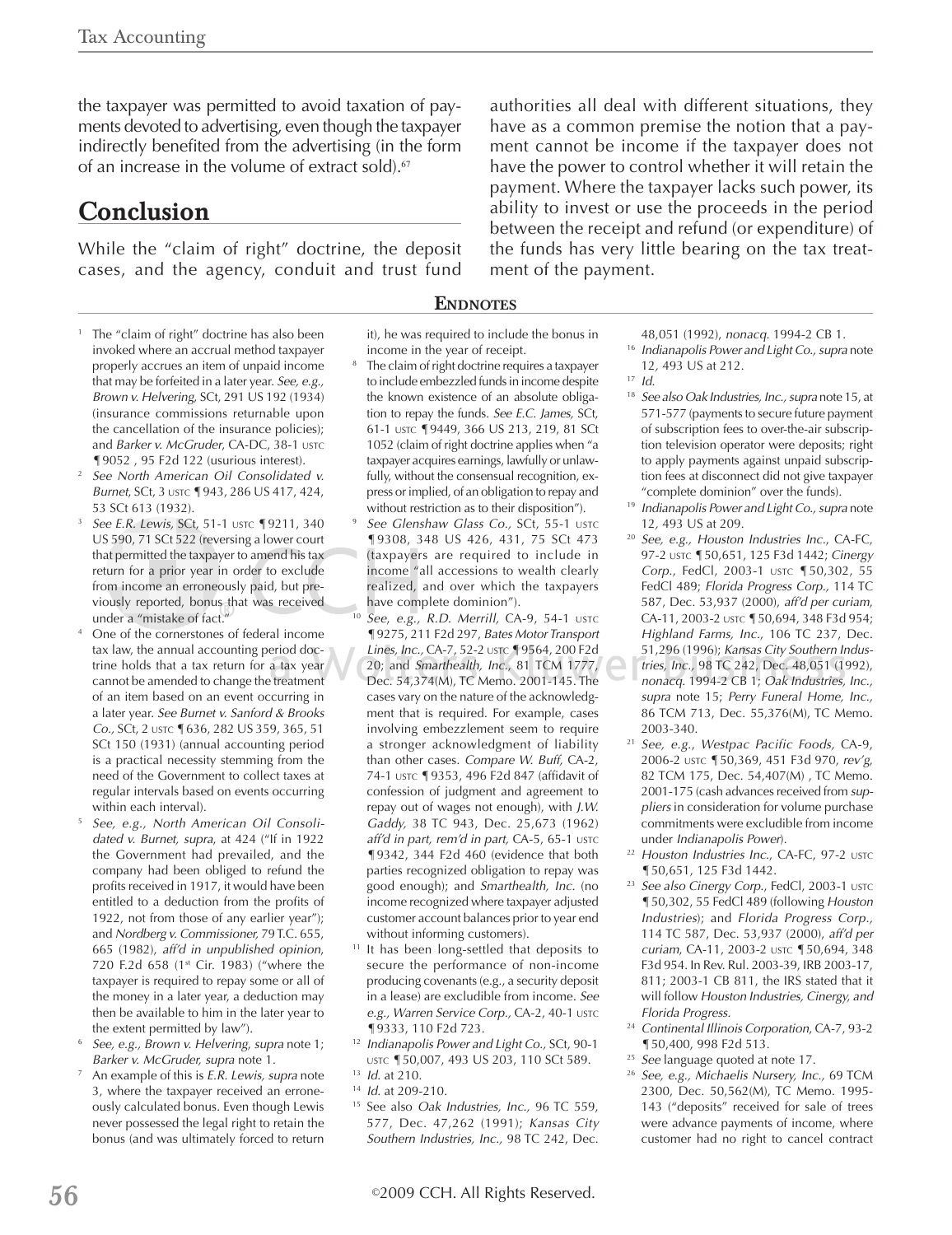and receive refund in cash).

- 27 *Kansas City Southern Industries, Inc.,* 98 TC 242, Dec. 48,051 (1992), *nonacq.* 1994-2  $CB<sub>1</sub>$
- 28 *Id.,* at 262. *See also, Erickson Post Acquisition, Inc., 86 TCM 111, Dec. 55,238(M), TC Memo. 2003-218* (loan from major oil company to a retail gasoline dealer, evidenced by a promissory note secured by a mortgage, was a true loan, even though the note provided that each installment due would be forgiven if the borrower remained a dealer of the lender's products on the maturity date of the loan). In *Westpac Pacific Foods, supra* note 21, the taxpayer avoided taxation on an advance trade discount that it was entitled to retain only if it honored its volume purchase commitment. Despite the fact that the taxpayer's obligation to repay the advance trade discount depended entirely on its own performance, the court held that the payment was not income. Although a contrary result was reached in *Karns Prime & Fancy Food, Ltd.,* CA-3, 2007-2 USTC ¶50,570, 494 F3d 404, the IRS has since indicated that it will follow *Westpac* with respect to taxpayers that adopt the "Advance Trade Discount Method" of accounting in accordance with
- Rev. Proc. 2007-53, 2007-30 I.R.B. 233.<br><sup>29</sup> *Indianapolis Power and Light Co., supra* note 12*,* 493 US at 209, 213-14.
- 30 *Highland Farms, Inc.*, 106 TC 237, Dec. 51,296 (1996).
- <sup>31</sup> Code Sec. 446(b) gives the IRS the discretion to disallow accounting methods that do not "clearly reflect income."
- 32 *R.A. Johnson,* 108 TC 448, Dec. 52,090, *aff'd in part, rev'd in part,* CA-8, 99-2 USTC ¶50,699, 184 F3d 786, appears to be to the contrary. There, amounts received by an automobile dealer from customers pursuant to vehicle service contracts were placed in escrow and made available to pay the taxpayer for repair services. Despite the fact that the contracts were terminable by the customers, the court required the taxpayer to include the payments in income in the
- year received. 33 *See*, *e.g., Automobile Club of Michigan,* SCt, 57-1 USTC ¶9593, 353 US 180, 77 SCt 707; *American Automobile Association*, SCt, 61-2 USTC ¶9517, 367 US 687, 81 SCt 1727; *M.E. Schlude,* SCt, 63-1 USTC ¶9284, 372 US 128, 83 SCt 601; Rev. Rul. 2007-32, IRB 2007-21, 1278 ("Under the 'all events' test, a taxpayer's right to receive income becomes fixed on the earlier of the date that: (1) payment is earned through performance; (2) payment is due; or (3) payment is actually received"); Rev. Rul. 2003-10, IRB 2003-3, 288; 2003-1 CB 288; Rev. Rul. 84-31, 1984-1 CB 127.
- 34 *See, e.g.,* Rev. Rul. 76-479, 1976-2 CB 20 ("[A]mounts received by an agent on behalf of a principal, and turned over to the principal, are not taxable to the agent

#### **ENDNOTES**

under section 61(a) of the Code"); Rev. Rul. 74-581, 1974-2 CB 25 (fees received by law school faculty and students for representation of indigent defendants and turned over to university were not includible in income, where taxpayers were working "solely as agents of the law school"); Rev. Rul. 69-274, 1969-1 CB 36; Rev. Rul. 68-123, 1968-1 CB 35; Rev. Rul. 65-282, 1965-2 CB 21; Rev. Rul. 58-220, 1958-1 CB 26; and Rev. Rul.

- 58-515, 1958-2 CB 28. 35 *See, e.g., R. Martinez,* 90 TCM 272, Dec. 56,137(M), TC Memo. 2005-213 ("a taxpayer need not treat as income payments that it did not receive under a claim of right, that were not his to keep, and that he was required to transmit to someone else as a mere conduit"); *Aiken Industries, Inc.,* 56 T.C. 25 (1971), *acq. on another ground*, 1972-1 CB 1. *Cf*. *Stevens Brothers,* 24 TC 953, Dec. 21,205 (1955) (taxpayer not taxable on payment representing another party's share of profits; *H. Mill*, 5 TC 691, Dec. 14,733; *J.A. Nunez,* 28 TCM 1150, Dec. 29,786(M), TC Memo. 1969-216 (funds received by law firm as mere conduit in conspiracy to pay kick backs for the awarding of a contract were not taxable). 36 *See, e.g*., Rev. Rul. 74-581, *supra*; Rev. Rul.
- 69-274, *supra*. Note, however, that if the taxpayer receives compensation from employment not associated with the university (or other institution) but turns the income over pursuant to institutional policy or agreement (or because the taxpayer is under a vow of poverty), assignment of income principles may require the taxpayer to report the compensation. *See* Reg. §1.61-2(c); *F. Schuster,*  CA-7, 86-2 USTC ¶9664, 800 F2d 672; *G.P. Fogarty,* CA-FC, 86-1 USTC ¶9139, 780 F2d 1005 (Jesuit priest); *E.J. Hogan,* DC Me., 85-2 USTC ¶9846 (Catholic chaplain); *M.K. Samson,* CA-FC, 84-2 USTC ¶9784, 743 F2d 884; Rev. Rul. 84-13, 1984-1 CB 21; Rev. Rul. 83-27, 1983-2 CB 25; Rev. Rul. 81-267, 1981-2 CB 196; Rev. Rul. 79-132, 1979-1 CB 62; Rev. Rul. 78-229, 1978-1 CB 305; Rev. Rul. 77-290, 1977-2 CB 26; and Rev. Rul. 76-323, 1976-2 CB 18. 37 *See* Rev. Rul. 59-92, 1959-1 CB 11 (re-
- searcher and administrator of a research program not taxable on grant to cover costs
- associated with a research program).<br><sup>38</sup> Rev. Rul. 77-279, 1977-2 CB 12.
- 39 Rev. Rul. 77-280, 1977-2 CB 14.
- 40 While the rationale for these rulings is not explicitly stated, it appears clear that the IRS viewed the taxpayers as agents for the sponsoring institutions or as incurring the expenditures on their behalf. *See* Rev. Rul. 77-280, *supra* Situations 1 and 2 (taxpayers deemed to be working for child-placing agencies) and Situations 3 and 4 (reimbursements paid to taxpayers engaged in profit-making venture not taxable because they were for expenses of the child-placing

agencies); Rev. Rul. 77-279, *supra*, Situation 1 (taxpayer not taxable because it is deemed to be working for (and incurring expenses on behalf of) charitable organization and Situation 2 (taxpayer working for parent in profitmaking venture taxable on reimbursements); GCM 36349 (Jul. 29, 1975) (conclusions in Situations 3 and 4 of Rev. Rul. 77-280 are based on rule that where a taxpayer makes expenditures under an agreement that he will be reimbursed therefor, such expenditures are not includible in gross income, citing *Henry F. Cochrane*, 23 B.T.A. 202, 208 (1931)); GCM 35958 (Aug. 21, 1974).

- 41 *See Healy*, SCt, 245 US 278, 282 (1953).
- 42 *Seven-Up Co.,* 14 TC 965, Dec. 17,656, *acq. in result only,* 1974-2 CB 4.
- 43 *Seven-Up Co.,* 14 TC 965 at 978.
- 44 *Id*. In support of this conclusion, the court cited *Charlton v. Chevrolet Motor Co.*, 115 W.Va. 25, 174 S.E. 570 (1934), which held that dealers have a right in a court of equity to enforce a promise to spend an advertising fund for its intended purposes.
- 45 See Affiliated Foods, Inc., CA-5, 98-2 USTC ¶50,750, 154 F3d 527; *Illinois Power Co.,* CA-7, 86-1 USTC ¶9460, 792 F2d 683; *Ford Dealers Advertising Fund, Inc.*, 55 TC 761, Dec. 30,654, *aff'd*, CA-5, 72-1 USTC ¶9228, 456 F2d 255, *nonacq*., 1974-2 CB 5, and 1974-2 CB 64; *Angelus Funeral Home*, 47 TC 391, Dec. 28,310, *acq*. 1969-2 CB 20, *aff'd*, 69-1 USTC ¶9216, 407 F2d 210; *Michigan Retailers Assoc.,* DC Mich.. 88-1 USTC ¶9157, 676 FSupp 151; *Greater Pittsburgh*
- *Chrysler Dealers Association of Western Pennsylvania*, 39 A.F.T.R.2d 77-1088 (W.D. Pa. 1977); *Florists' Transworld Delivery Ass'n,* 67 TC 333, Dec. 34,124 (1976), *acq.* 1978-2 CB 2; *nonacq.* 1978-2 CB 3; *Park Place, Inc.,* 57 TC 767, Dec. 31,298 (1972); *New York State Ass'n of Real Estate Boards Group Ins. Fund*, 54 TC 1325, Dec. 30,186 (1970); *Dri-Powr Distributors Ass'n Trust*, 54 TC 460, Dec. 30,001 (1970); *Broadcast Measurement Bureau, Inc.*, 16 TC 988, Dec. 18,264, *nonacq,* 1974-2 CB 4, and 1974-2 CB 14; *F. Schochet*, TC Memo. 1982-416, Dec. 39,208(M), 44 TCM 556; Rev. Rul. 56- 152, 1956-1 CB 56 (brokerage commissions that brokers were obligated to deposit in a special fund to be administered for public purposes were not taxable).
- 46 *See, e.g., Ford Dealers Advertising Fund, Inc.*, 55 TC 761, Dec. 30,654, *aff'd*, CA-5, 72-1 USTC ¶9228, 456 F2d 255, *nonacq*., 1974-2 CB 5, and 1974-2 CB 64 ("there are no specific words of trust in the present case but we conclude . . . that as to all funds received a trust was created by virtue of the contractual agreements, the bylaws and charter, the operations of Advertising itself and the intentions of all parties concerned"); *Broadcast Measurement Bureau, Inc.*, 16 TC 988, at 997, Dec. 18,264, *nonacq,* 1974-2